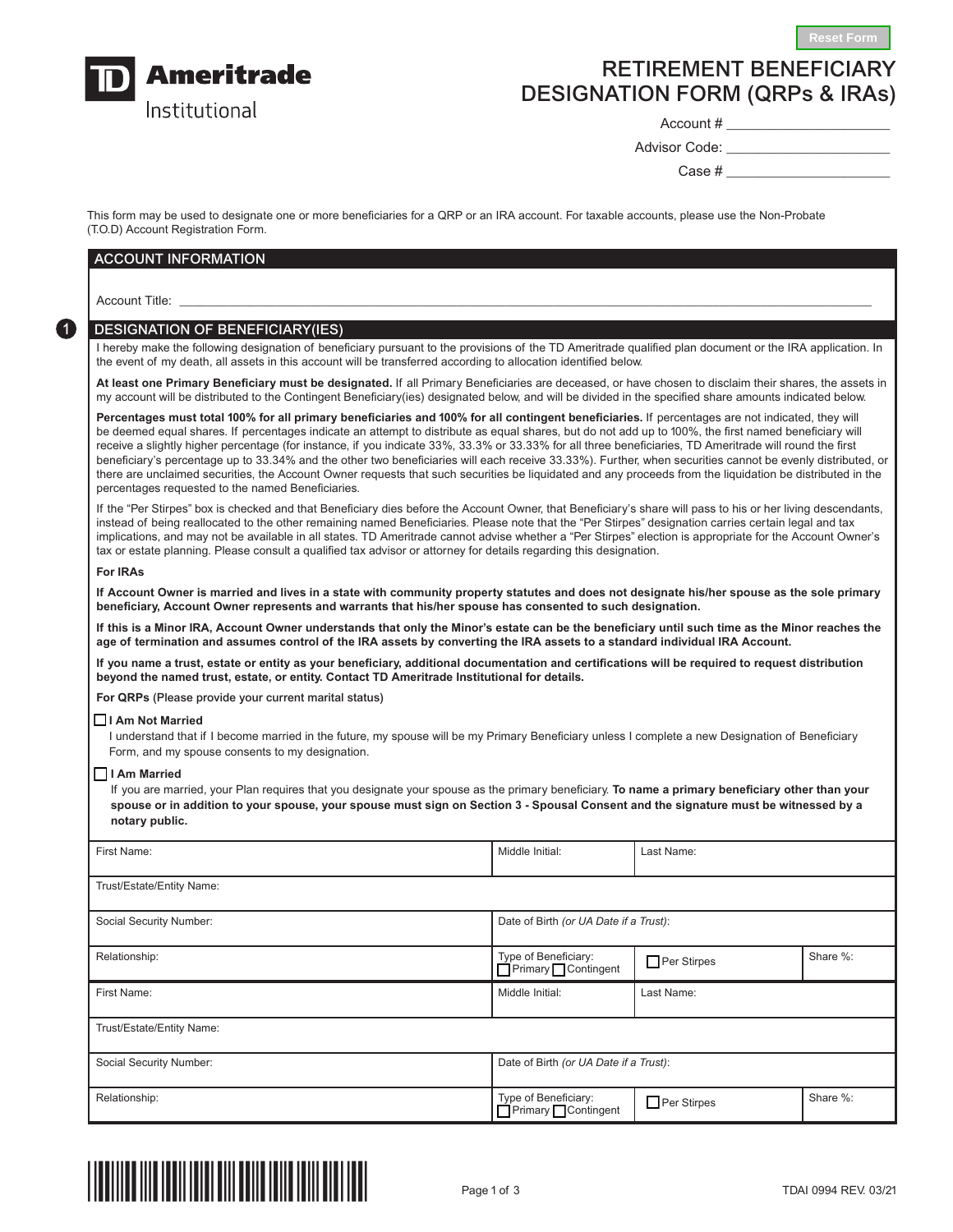| First Name:                                                                                                                                                                                                                                                                                                                                                                                                                                                                                                                                                                                                                                                                                                                                                                                                                                                                                                                                                                                                                     |                                                       |                                        | Middle Initial:                                                                                                                                 | Last Name:         |  |                                                                   |
|---------------------------------------------------------------------------------------------------------------------------------------------------------------------------------------------------------------------------------------------------------------------------------------------------------------------------------------------------------------------------------------------------------------------------------------------------------------------------------------------------------------------------------------------------------------------------------------------------------------------------------------------------------------------------------------------------------------------------------------------------------------------------------------------------------------------------------------------------------------------------------------------------------------------------------------------------------------------------------------------------------------------------------|-------------------------------------------------------|----------------------------------------|-------------------------------------------------------------------------------------------------------------------------------------------------|--------------------|--|-------------------------------------------------------------------|
| Trust/Estate/Entity Name:                                                                                                                                                                                                                                                                                                                                                                                                                                                                                                                                                                                                                                                                                                                                                                                                                                                                                                                                                                                                       |                                                       |                                        |                                                                                                                                                 |                    |  |                                                                   |
| Social Security Number:                                                                                                                                                                                                                                                                                                                                                                                                                                                                                                                                                                                                                                                                                                                                                                                                                                                                                                                                                                                                         |                                                       |                                        | Date of Birth (or UA Date if a Trust):                                                                                                          |                    |  |                                                                   |
| Relationship:                                                                                                                                                                                                                                                                                                                                                                                                                                                                                                                                                                                                                                                                                                                                                                                                                                                                                                                                                                                                                   |                                                       |                                        | Type of Beneficiary:<br>Primary Contingent                                                                                                      | Per Stirpes        |  | Share %:                                                          |
| First Name:                                                                                                                                                                                                                                                                                                                                                                                                                                                                                                                                                                                                                                                                                                                                                                                                                                                                                                                                                                                                                     |                                                       |                                        | Middle Initial:                                                                                                                                 | Last Name:         |  |                                                                   |
| Trust/Estate/Entity Name:                                                                                                                                                                                                                                                                                                                                                                                                                                                                                                                                                                                                                                                                                                                                                                                                                                                                                                                                                                                                       |                                                       |                                        |                                                                                                                                                 |                    |  |                                                                   |
| Social Security Number:                                                                                                                                                                                                                                                                                                                                                                                                                                                                                                                                                                                                                                                                                                                                                                                                                                                                                                                                                                                                         |                                                       |                                        | Date of Birth (or UA Date if a Trust):                                                                                                          |                    |  |                                                                   |
| Relationship:                                                                                                                                                                                                                                                                                                                                                                                                                                                                                                                                                                                                                                                                                                                                                                                                                                                                                                                                                                                                                   |                                                       |                                        | Type of Beneficiary:<br>Primary Contingent                                                                                                      | $\Box$ Per Stirpes |  | Share %:                                                          |
| First Name:                                                                                                                                                                                                                                                                                                                                                                                                                                                                                                                                                                                                                                                                                                                                                                                                                                                                                                                                                                                                                     |                                                       |                                        | Middle Initial:                                                                                                                                 | Last Name:         |  |                                                                   |
| Trust/Estate/Entity Name:                                                                                                                                                                                                                                                                                                                                                                                                                                                                                                                                                                                                                                                                                                                                                                                                                                                                                                                                                                                                       |                                                       |                                        |                                                                                                                                                 |                    |  |                                                                   |
| Social Security Number:                                                                                                                                                                                                                                                                                                                                                                                                                                                                                                                                                                                                                                                                                                                                                                                                                                                                                                                                                                                                         |                                                       |                                        | Date of Birth (or UA Date if a Trust):                                                                                                          |                    |  |                                                                   |
| Relationship:                                                                                                                                                                                                                                                                                                                                                                                                                                                                                                                                                                                                                                                                                                                                                                                                                                                                                                                                                                                                                   |                                                       |                                        | Type of Beneficiary:<br>Primary Contingent                                                                                                      | $\Box$ Per Stirpes |  | Share %:                                                          |
| First Name:                                                                                                                                                                                                                                                                                                                                                                                                                                                                                                                                                                                                                                                                                                                                                                                                                                                                                                                                                                                                                     |                                                       |                                        | Middle Initial:                                                                                                                                 | Last Name:         |  |                                                                   |
| Trust/Estate/Entity Name:                                                                                                                                                                                                                                                                                                                                                                                                                                                                                                                                                                                                                                                                                                                                                                                                                                                                                                                                                                                                       |                                                       |                                        |                                                                                                                                                 |                    |  |                                                                   |
| Social Security Number:                                                                                                                                                                                                                                                                                                                                                                                                                                                                                                                                                                                                                                                                                                                                                                                                                                                                                                                                                                                                         |                                                       |                                        | Date of Birth (or UA Date if a Trust):                                                                                                          |                    |  |                                                                   |
| Relationship:                                                                                                                                                                                                                                                                                                                                                                                                                                                                                                                                                                                                                                                                                                                                                                                                                                                                                                                                                                                                                   |                                                       |                                        | Type of Beneficiary:<br>□ Primary □ Contingent                                                                                                  | Per Stirpes        |  | Share %:                                                          |
| DIRECTIONS FOR DISTRIBUTION OF ASSETS TO MINOR BENEFICIARIES<br>Please transfer any minor's assets to a Custodial account at TD Ameritrade, managed by the custodian(s) designated below. In each instance<br>that the assets pass to the designated custodian as the custodian for the designated minor, the assets shall be transferred under the Uniform<br>Transfer to Minors Act (UTMA), or the Uniform Gifts to Minors Act (UGMA) or any other similar statute in effect as specified below. I understand<br>and accept that a court-appointed guardian may have to be appointed to manage the minor's assets under ongoing court supervision if I do not<br>designate a custodian below.<br>Note: Only one custodian can be named per minor beneficiary. If multiple custodians are listed for the same beneficiary, the first<br>named custodian will be added.<br>*Minors must be designated in Section 1 to be added to the account.<br>Custodian's First Name:<br>Custodian's First Name:<br>Custodian's First Name: | Middle Initial:<br>Middle Initial:<br>Middle Initial: | Last Name:<br>Last Name:<br>Last Name: | As custodian for (name of minor beneficiary):<br>As custodian for (name of minor beneficiary):<br>As custodian for (name of minor beneficiary): |                    |  | UTMA/UGMA State of:<br>UTMA/UGMA State of:<br>UTMA/UGMA State of: |
| Custodian's First Name:                                                                                                                                                                                                                                                                                                                                                                                                                                                                                                                                                                                                                                                                                                                                                                                                                                                                                                                                                                                                         | Middle Initial:                                       | Last Name:                             | As custodian for (name of minor beneficiary):                                                                                                   |                    |  | UTMA/UGMA State of:                                               |